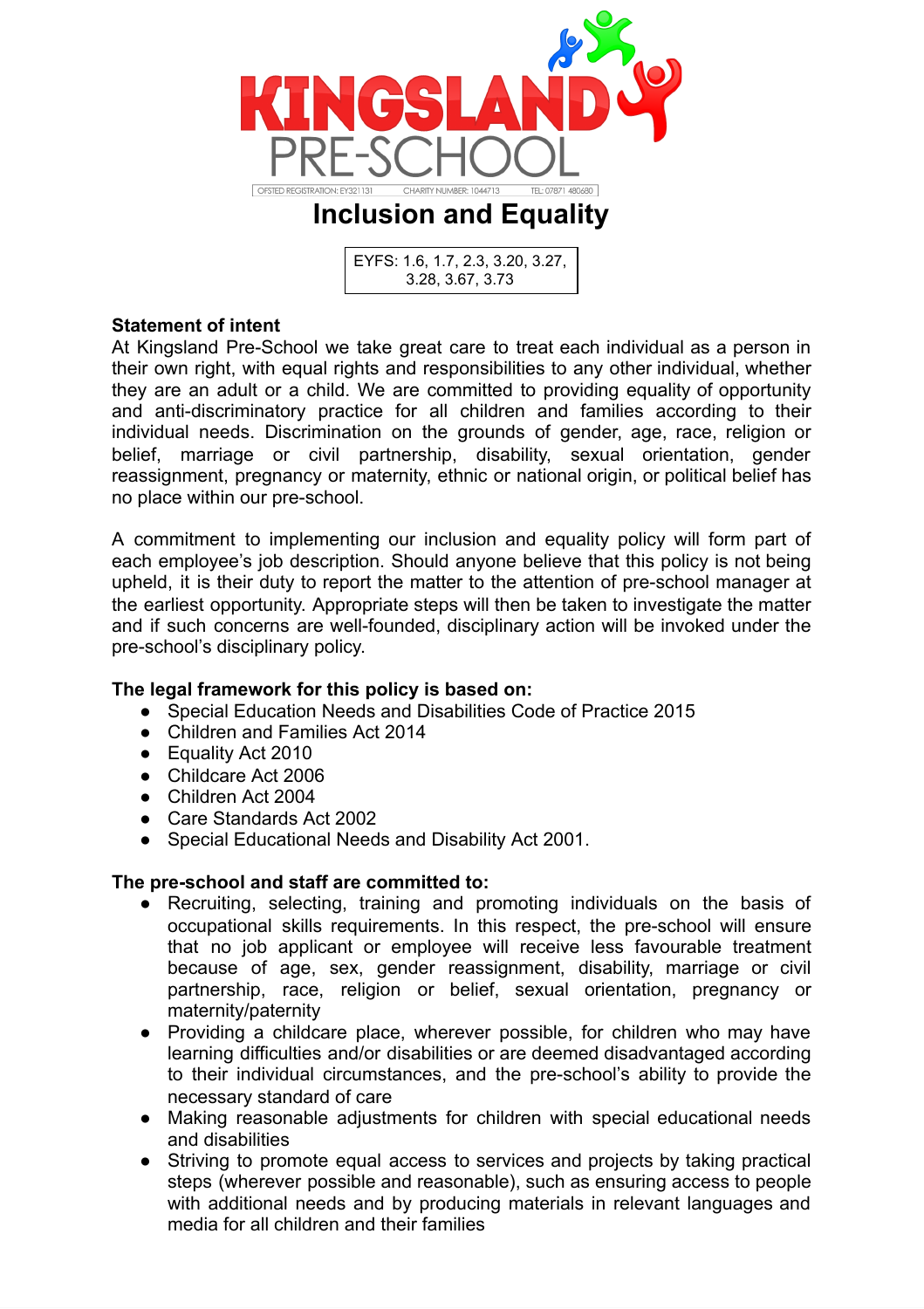- Providing a secure environment in which all our children can flourish and all contributions are valued
- Including and valuing the contribution of all families to our understanding of equality, inclusion and diversity
- Providing positive non-stereotypical information
- Continually improving our knowledge and understanding of issues of equality, inclusion and diversity
- Regularly reviewing, monitoring and evaluating the effectiveness of inclusive practices to ensure they promote and value diversity and difference and that the policy is effective, and practices are non-discriminatory
- Making inclusion a thread which runs through the entirety of the pre-school, for example, by encouraging positive role models through the use of toys, imaginary play and activities, promoting non-stereotypical images and language and challenging all discriminatory behaviour (see dealing with discriminatory behaviour policy).

## **Admissions/service provision**

The pre-school is accessible to all children and families in the local community and further afield through a comprehensive and inclusive admissions policy.

The pre-school will strive to ensure that all services and projects are accessible and relevant to all groups and individuals in the community within targeted age groups.

## **Recruitment**

Recruitment, promotion and other selection exercises such as redundancy selection will be conducted on the basis of merit, against objective criteria that avoid discrimination. Shortlisting should be done by more than one person if possible.

All members of the selection group will be committed to the inclusive practice set out in this policy and will have received appropriate training in this regard.

Application forms will be sent out along with a copy of the equal opportunities monitoring form. Application forms will not include questions that potentially discriminate on the grounds specified in the statement of intent.

Vacancies should generally be advertised to a diverse section of the labour market. Advertisements should avoid stereotyping or using wording that may discourage particular groups from applying.

At interview, no questions will be posed which potentially discriminate on the grounds specified in the statement of intent. All candidates will be asked the same questions and members of the selection group will not introduce nor use any personal knowledge of candidates acquired outside the selection process. Candidates will be given the opportunity to receive feedback on the reasons why they were not successful.

Under the Equality Act 2010 you can only ask questions prior to offering someone employment in the following circumstances:

- You need to establish whether the applicant will be able to comply with a requirement to undergo an assessment (i.e. an interview or selection test)
- You need to establish whether the applicant will be able to carry out a function that is intrinsic to the work concerned
- You want to monitor diversity in the range of people applying for work
- You want to take positive action towards a particular group for example offering a guaranteed interview scheme
- You require someone with a particular disability because of an occupational requirement for the job.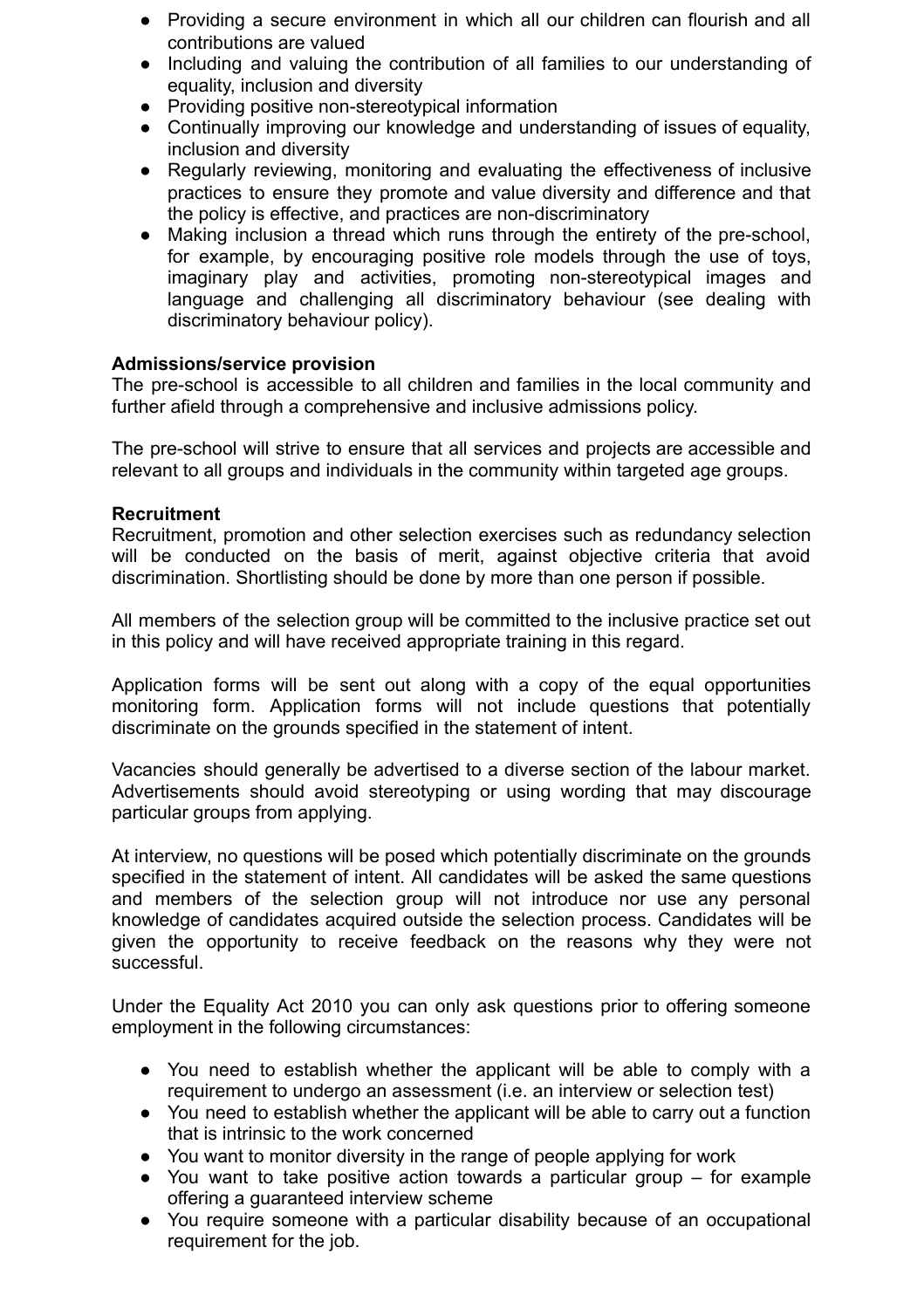The national College for Teaching and Leadership provides further guidance specific to working with children:

*Providers have a responsibility to ensure that practitioners have the health and physical capacity to teach and will not put children and young people at risk of harm. The activities that a practitioner must be able to perform are set out in the Education (Health Standards England) Regulations 2003. Providers are responsible for ensuring that only practitioners who have the capacity to teach remain on the staff team.*

*People with disabilities or chronic illnesses may have the capacity to teach, just as those without disabilities or medical conditions may be unsuitable to teach. Further information on training to teach with a disability is available from the DfE website.*

*Successful applicants offered a position may be asked to complete a fitness questionnaire prior to commencing the programme. Providers should not ask all-encompassing health questions, but should ensure that they only ask targeted and relevant health-related questions, which are necessary to ensure that a person is able to teach.*

### **Staff**

It is the policy of Kingsland Pre-School not to discriminate in the treatment of individuals. All staff are expected to co-operate with the implementation, monitoring and improvement of this and other policies. All staff are expected to challenge language, actions, behaviours and attitudes which are oppressive or discriminatory on the grounds specified in this policy and recognise and celebrate other cultures and traditions. All staff are expected to participate in equality and inclusion training.

Staff will follow the 'Dealing with Discriminatory Behaviour' policy where applicable to report any discriminatory behaviours observed.

### **Training**

The pre-school recognises the importance of training as a key factor in the implementation of an effective inclusion and equality policy. All new staff receive induction training including specific reference to the inclusion and equality policy. The pre-school will strive towards the provision of inclusion, equality and diversity training for all staff on an annual basis.

### **Early learning framework**

Early learning opportunities offered in the pre-school encourage children to develop positive attitudes to people who are different from them. It encourages children to empathise with others and to begin to develop the skills of critical thinking.

### **We do this by:**

- Making children feel valued and good about themselves
- Ensuring that all children have equal access to early learning and play opportunities
- Reflecting the widest possible range of communities in the choice of resources
- Avoiding stereotypical or derogatory images in the selection of materials
- Acknowledging and celebrating a wide range of religions, beliefs and festivals
- Creating an environment of mutual respect and empathy
- Helping children to understand that discriminatory behaviour and remarks are unacceptable